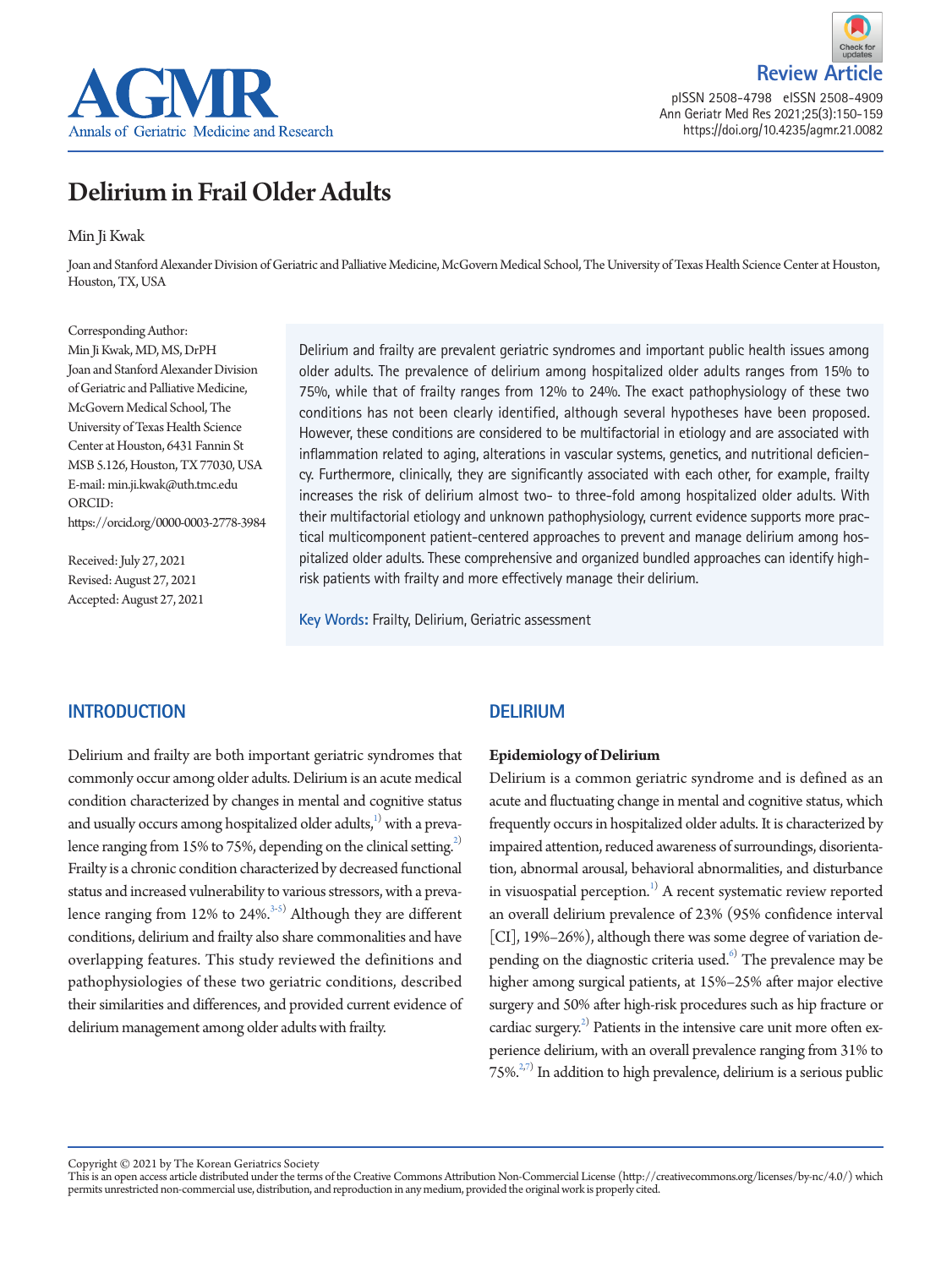health problem that is associated with poor clinical outcomes. Delirium is independently associated with a two- to four-fold increased risk of mortality, a pattern that has been mostly consistent across various clinical settings and illnesses.  $^{8 \cdot 16)}$  $^{8 \cdot 16)}$  $^{8 \cdot 16)}$  The additional adverse outcomes of delirium in older adults include prolonged hospitalization, higher chances of discharge to nursing homes, declines in cognitive function, and increased healthcare costs. $2,8,13,17-19$  $2,8,13,17-19$  $2,8,13,17-19$  $2,8,13,17-19$  $2,8,13,17-19$  $2,8,13,17-19$ )

### **Pathophysiology of Delirium**

While the pathophysiology of delirium remains unclear, its etiology is widely accepted to be multifactorial. Delirium was previously considered to be a disorder of neurotransmitters such as acetylcholine, melatonin, dopamine, norepinephrine, glutamate, 5-hydroxytryptamine, serotonin, histamine, and/or gamma-aminobutyric acid. $^{20)}$  However, more recent theories suggest that the pathophysiology of delirium is more complex. For example, delirium may result from a combination of neurotransmitter disorders coupled with a failure in processing sensory signals or motor effectors and a breakdown in the brain network. Furthermore, such conditions may interact with neuroinflammation, excess oxidative stress, neuroendocrine dysfunction, circadian rhythm, or melatonin dysregu-lation.<sup>[20\)](#page-7-0)</sup> This complex pathophysiology of delirium becomes more complicated in patients with acute medical illnesses. Acute illnesses such as sepsis or pneumonia can cause brain hypoperfusion and impair glucose supply, subsequently leading to insufficiency of brain bioenergetics and breakdown of the brain network.  $21,22$  $21,22$ ) However, the alterations in body composition in older adults, including a reduction in lean mass and an increase in fat mass, could also play an important role in the development of delirium by adding more inflammatory stimuli via the endocrine secretion of pro-inflammatory adipokines. $^{23)}$ 

# **FRAILTY**

### **Epidemiology of Frailty**

Frailty is a clinical condition characterized by a progressive decline in homeostatic capacity and increased vulnerability to endogenous and exogenous stressors.<sup>5[,24](#page-7-6),[25](#page-7-4))</sup> Frailty is prevalent among older adults, and along with the growing aging population, it is an important public health issue worldwide.<sup>4)</sup> Although it varies across studies and diagnostic tools, the prevalence of frailty worldwide ranges from 8% to 24%. $3,4)$  $3,4)$  $3,4)$  In America, the prevalence of frailty based on physical phenotype and deficit accumulation models was 17% and 23%, respectively.<sup>[4](#page-6-2))</sup> Furthermore, as the consequence of increased vulnerability to various stressors, frailty is associated with an increased risk for adverse health outcomes, including a decline in functional status, prolonged length of stay in the hospital, increased risk of institutionalization, and higher mortality.<sup>5[,24](#page-7-6)[,25\)](#page-7-4)</sup>

### **Pathophysiology of Frailty**

Like delirium, the pathophysiology of frailty has not been completely elucidated. Furthermore, despite its significance in public health and its association with negative health outcomes, there is no internationally agreed definition for frailty. Two models are widely used to assess frailty: the frailty phenotype $^{26}$  and the deficit accumulation frailty index.<sup>5[,27](#page-7-7)-29</sup> The frailty phenotype views frailty as a condition with certain clinical characteristics based on the presence or absence of specific physical conditions such as weight loss, exhaustion, weakness, low walking speed, and decreased physical activity. The deficit accumulation frailty index assesses frailty using the scale of the total burden of age-related health deficits in older adults, including symptoms, signs, diseases, and disabilities. $30)$  $30)$ 

Regardless of approach, age-related changes in multiple physiological systems or organs with certain characteristics are the foundation of the development of frailty. Among physiologic changes in the aging body, alterations in the neuromuscular, neuroendocrine, and immunological systems play important roles.<sup>31)</sup> Furthermore, changes in each system interact cumulatively, leading to an overall decline in function, eventually reaching the threshold beyond which older adults' capacity to sustain minor stress is compromised. $31)$  $31)$ 

# **SIMILARITIES AND DIFFERENCES BETWEEN DELIRIUM AND FRAILTY**

As both delirium and frailty result from the disintegration of balance and homeostasis across multiple body systems, they are intuitively related and share several commonalities. They occur commonly among older adults, are multifactorial in their etiology, and are associated with poor clinical outcomes, including increased risk of functional loss, institutionalization, and mortality.<sup>[32\)](#page-7-10)</sup> The exact pathophysiologies of these conditions have not yet been identified, although they share common biologic processes, including inflammation, alterations in vascular systems, genetics, and nutritional deficiency in their development [\(Fig. 1\)](#page-2-0).<sup>[33](#page-7-11))</sup> As individuals age, their levels of circulating inflammatory cytokines increase, a condition that may be heightened in frailty. With higher baseline cytokine levels, the pro-inflammatory response to stressors becomes more prominent, making individuals more susceptible to stressors and explaining the development of both delirium and frailty.<sup>34[,35\)](#page-7-13)</sup> Additionally, alterations in the vascular system, particularly small vessel disease, have been associated with geriatric syndromes. As common geriatric syndromes, delirium and frailty are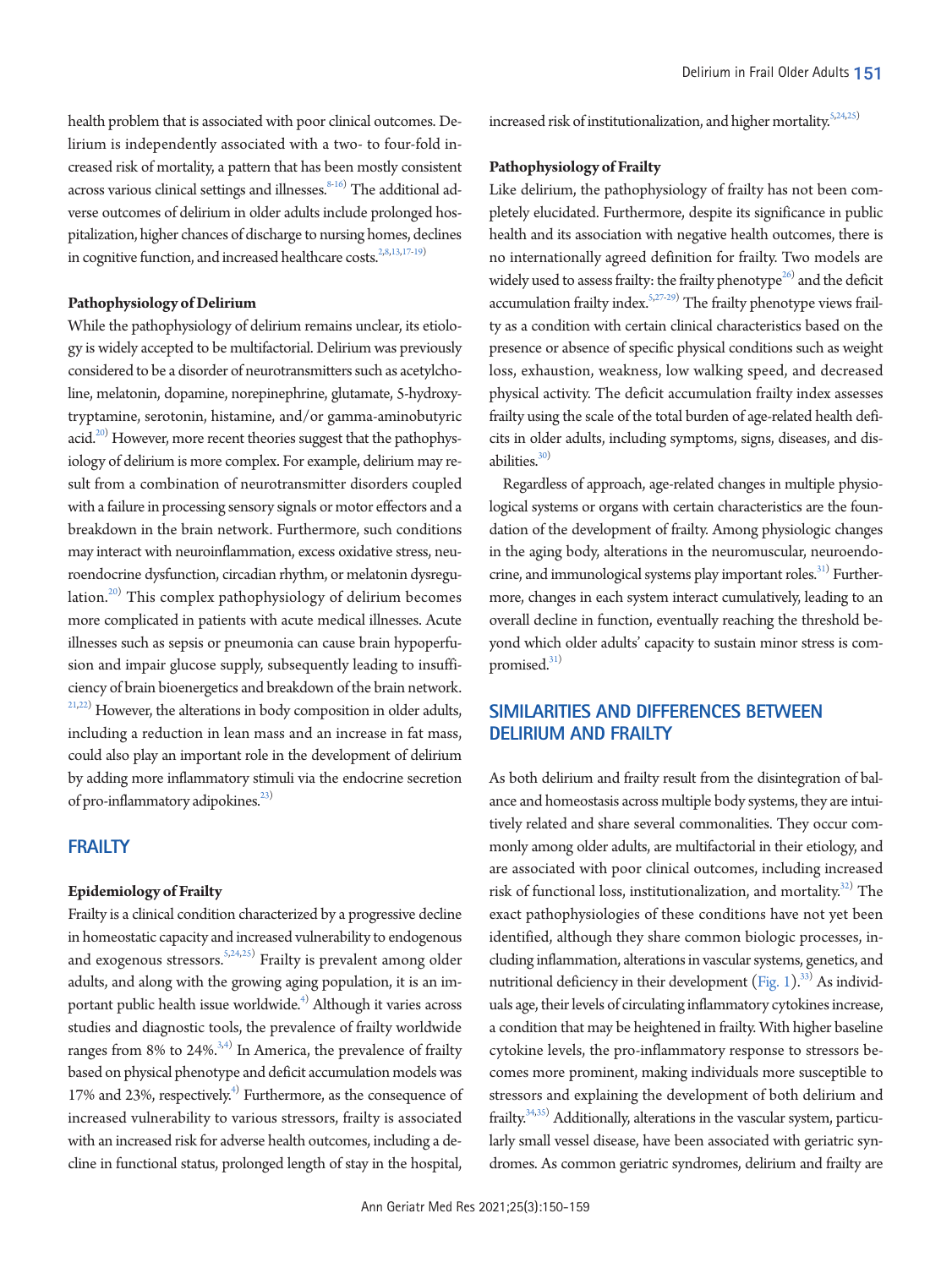<span id="page-2-0"></span>

**Fig. 1.** Similarities and differences between delirium and frailty.

also likely to be associated with small vessel diseases. $^{36)}$  Moreover, frailty is a subclinical marker of cardiovascular disease, and delirium occurs twice as often among individuals undergoing cardiovascular surgery compared with that among patients undergoing orthopedic or abdominal surgeries. $37-39$  $37-39$ ) Malnutrition, reduction in caloric intake, and subsequent weight loss are prevalent in older adults and may lead to sarcopenia and thus frailty.<sup>[40](#page-8-1))</sup> According to the phenotype frailty model, weight loss is a prominent characteristic of frailty.<sup>26)</sup> Furthermore, malnutrition is considered an important predisposing risk factor for delirium.<sup>41)</sup>

Although frailty and delirium share common features, as described above, there are also differences between the two conditions [\(Fig. 1\)](#page-9-0). Frailty results from a long-term decline in functions across an individual's multiple systems, and its process is considered chronic and progressive. In contrast, delirium is an acute process or reaction to a newly introduced stressor. Delirium may progress and resolve rapidly compared to frailty, although full recovery could take weeks or even months.<sup>23)</sup> Delirium is mainly characterized by alterations in mental and cognitive functions, while frailty is more often characterized by changes in physical function and the accumulation of physical deficits. When multiple insults affect an already susceptible individual, the brain may not compensate, leading to delirium.

## **DELIRIUM IN FRAIL OLDER ADULTS**

Therefore, despite their differences, from a practical perspective, frailty and delirium show important overlapping pictures: individuals already vulnerable to various stressors, e.g., older adults with pre-existing frailty, are at a greater risk for delirium. Several studies on the association between delirium and frailty in older adults showed that frailty was associated with an increased risk of delirium compared to those who do not have frailty. In 2018, a system-

atic review and meta-analysis of 999 patients by Presico et al. $42$ showed a 2.19-fold increased risk of delirium among frail patients (risk ratio [RR] = 2.19; 95% CI, 1.65–2.91). Although limited to surgical patients, a meta-analysis of the cohort study by Fu et al.<sup>[43](#page-8-0))</sup> reported that frailty patients had an increased risk for delirium, with an odds ratio (OR) of 3.23 (95% CI, 2.56–4.07). More recently, in 2021, Zhang et al. $44)$  reported a meta-analysis study including 217,623 patients and showed that frailty was associated with an increased risk for delirium compared to the risk in patients without frailty (OR = 2.96; 95% CI. 2.36–3.71). They also conducted further analyses to assess the association in different patient groups. Frailty was associated with a 2.43-fold increased risk of delirium (95% CI, 1.88–3.14) in selective surgical patients, a 3.61 fold increased risk (95% CI, 1.65–7.89) in medical patients, a 3.76 fold increased risk (95% CI, 2.88–4.92) in surgical patients, and a 6.66-fold increased risk (95% CI, 1.41–31.47) in emergency or critical patients [\(Table 1](#page-3-0)).<sup>44)</sup>

However, the studies also found significant heterogeneity in the instruments used to identify delirium and frailty. These instruments include at least 10 different frailty index or scales (including but not limited to the frailty phenotype, FRAIL Scale, Frailty Index, Clinical Frailty Scale, Edmonton Frail Scale, Erasmus frailty score, Emergency General Surgery Frailty Index, Japanese version of the Cardiovascular Health Study criteria, Groningen Frailty Indicator, mobility impairment, Clinical judgment frailty, Kihon Checklist score, and Comprehensive Geriatric Assessment) and more than five measurement tools for identifying delirium (the Confusion Assessment Method for the Diagnostic and Statistical Manual of Mental Disorders, Fourth Edition; the intensive care delirium screening checklist; the Diagnostic and Statistical Manual of Mental Disorders, Fifth Edition; the Confusion Assessment Method for the intensive care unit, the Delirium Rating Scale Revised-98; and the interRAI-Acute Care for Comprehensive Geriatric Assessment).<sup>42,44)</sup> Although more studies have examined the interplay between frailty and delirium, historically, studies on this topic have not been sufficient. In their 2017 systematic review, Presico et al.<sup>42</sup> identified only 20 studies eligible for systematic review and eight studies for the meta-analysis. Fortunately, more studies have been published since that time; in 2020, Zhang et al.<sup>44)</sup> identified 30 studies for their meta-analysis. It is promising that the association between frailty and delirium is receiving more attention because the number of patients who may experience these two geriatric conditions is likely to increase along with the rapidly growing number of older adults worldwide.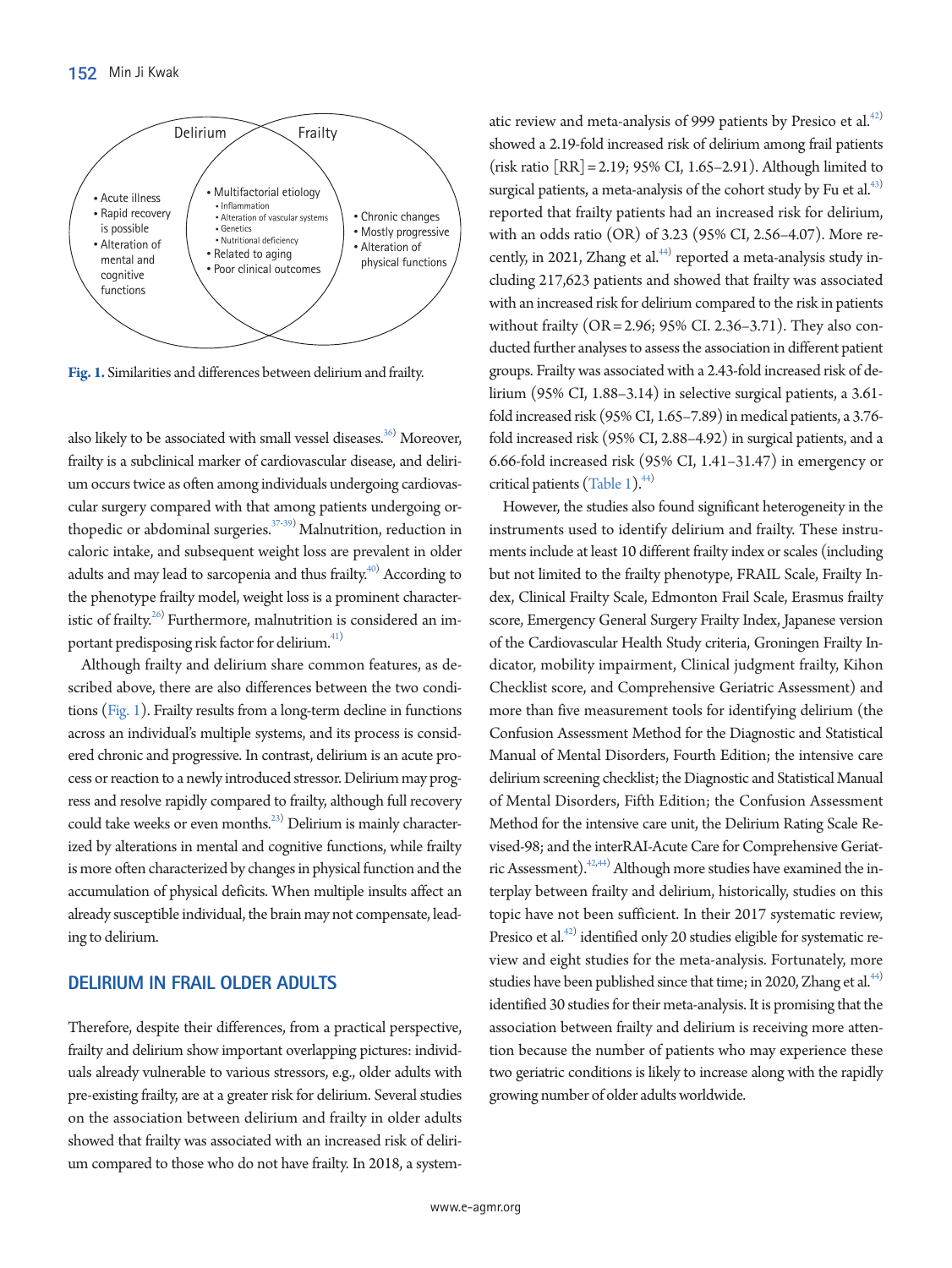| Author, year               | Number of pooled participants | Increased risk of delirium<br>due to frailty (95% CI) | Comments                                                                |
|----------------------------|-------------------------------|-------------------------------------------------------|-------------------------------------------------------------------------|
| Presico et al., $42)$ 2018 | 999                           | $2.19(1.65-2.91)$                                     | Meta-analysis mainly included observational studies                     |
| Fu et al., $43)$ 2021      | 3,250                         | $3.23(2.56-4.09)$                                     | Meta-analysis only included postoperative patients                      |
| Zhang et al., $42)$ 2021   | 217,623                       | $2.96(2.36-3.71)$                                     | Subgroup analyses of different types of hospitalizations                |
|                            |                               |                                                       | -Selective surgical patients (OR = 2.43; 95% CI, 1.88-3.14)             |
|                            |                               |                                                       | -Medical patients (OR = 3.61; 95% CI, 1.65-7.89)                        |
|                            |                               |                                                       | -Urgent surgical patients (OR = 3.76; 95% CI, 2.88-4.92)                |
|                            |                               |                                                       | -Emergency or critical illness patients (OR = 6.66; 95% CI, 1.41-31.47) |

<span id="page-3-0"></span>**Table 1.** Recent meta-analysis studies of the association between delirium and frailty

CI, confidence interval; OR, odds ratio.

# **ROLE OF THE INTERACTION BETWEEN FRAILTY AND DELIRIUM IN CLINICAL OUTCOMES**

Although it is reassuring that more studies on these two important geriatric syndromes are being conducted, exactly how their interplay results in adverse clinical outcomes and to what extent it affects outcomes remain unknown. As both frailty and delirium are independently associated with adverse clinical outcomes, patients with frailty who develop delirium during hospitalization may experience worse clinical outcomes. However, the existing literature is scarce and is mainly limited to outcomes of mortality or surgical patients as the populations. Furthermore, given the overlapping characteristics between frailty and delirium, frailty may act as a confounder in the association between delirium and clinical outcomes. The inconsistent results from various studies support this hypothesis. Eeles et al. $^{45)}$  assessed the impact of frailty on mortality among older inpatients who had delirium in a single-center study and reported that frail patients had greater long-term mortality among those with delirium compared with that among those without frailty—median survival of 88 days (95% CI, 5–171) for frail patients vs. 359 days (95% CI, 118–600) for fit patients. However, Mazzola et al. $^{46)}$  reported that delirium alone was not associated with mortality after adjusting for frailty, supporting the role of frailty as a confounder, increasing the vulnerability to stressors that lead to death. Dani et al. $^{47)}$  conducted a survival analysis to identify the impact of delirium on frailty in hospitalized older adults; interestingly, they reported an inverse gradient of association, with a stronger association observed in the fitter group and a higher hazard ratio for delirium in patients with a lower frailty index.

In addition to mortality as a clinical outcome, Ogawa et al. $^{48)}$  assessed the impact of postoperative frailty on major adverse cardiac events after cardiac surgery in a single-center study. They reported that delirium increased the risk of postoperative frailty (HR = 2.98; 95% CI, 1.46–6.20). Moreover, postoperative frailty increased the risk of a major cardiac adverse event after cardiac surgery (HR =

2.21; 95% CI, 1.01–4.82). However, after adjusting for delirium, preoperative frailty was not significantly associated with major adverse cardiac events after discharge.

# **CHALLENGES IN CLINICAL PRACTICE FOR OLDER ADULTS WITH THE COEXISTENCE OF DELIRIUM AND FRAILTY**

Given the high prevalence and complex interactions between the two conditions, managing older adults with both frailty and delirium also becomes challenging. One of the most important challenges in clinical practice is that these two conditions are usually under-recognized, despite their strong associations with adverse clinical outcomes. Hospitalized older adults may experience different types of delirium, including hyperactive, hypoactive, mixed, and without motor symptoms.<sup>[49](#page-8-4))</sup> However, while hyperactive delirium, mixed-type delirium, or delirium without motor symptoms is easily recognized because of their distinguishing behaviors, hypoactive delirium is less likely to be discovered or reported.<sup>49)</sup> However, hypoactive delirium may occur more commonly than hyperactive delirium.<sup>49[-51\)](#page-8-7)</sup> Moreover, several studies reported a worse prognosis among patients with hypoactive delirium com-pared with that among patients with hyperactive delirium.<sup>52,[53](#page-8-9))</sup> The under-recognition of delirium may increase its adverse impact on various clinical outcomes. Frailty is also easily missed in clinical practice because there is no standardized systematic screening tool, and some measures are not practical to perform in routine clinical settings.<sup>[54](#page-8-10))</sup> For example, Beckert et al.<sup>[55](#page-8-11))</sup> reported frailty in a high proportion of patients (68.8%) deemed to be surgical candidates and referred for surgeries. They speculated that physicians did not recognize a patient's frailty at the time of referral for surgery. As frailty is a risk factor for delirium, under-recognized frailty among hospitalized older adults can result in a higher incidence of delirium and associated adverse clinical outcomes. Similarly, since delirium may increase the risk of postoperative frailty, the early recogni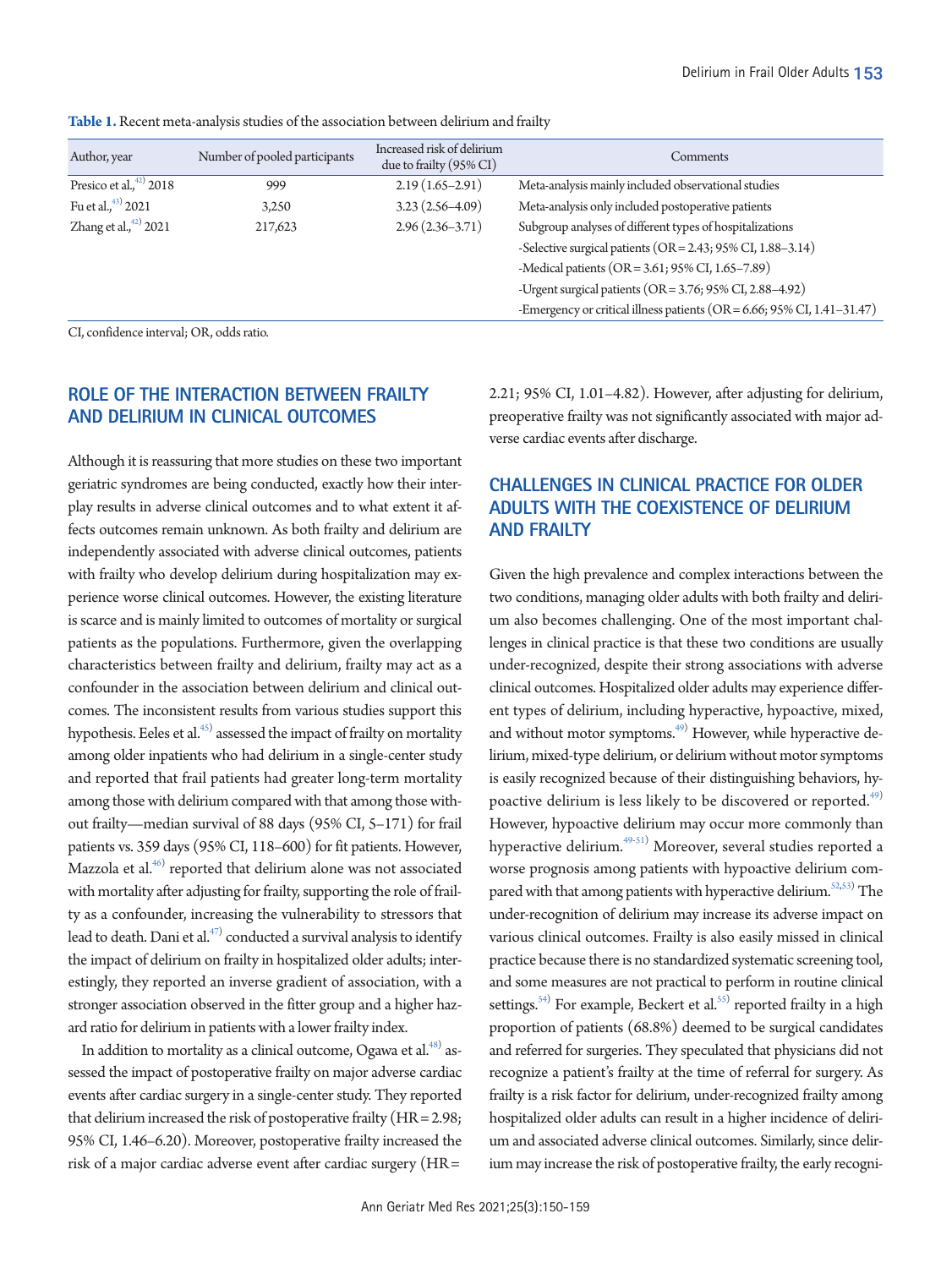tion, prevention, and proper management of delirium is also important for providing optimal care for older adults in hospitals.

Another challenge is that as much as they are ignored in routine clinical settings, studies assessing the prevalence of the coexistence of the two conditions or their combined impact on patient outcomes are also scarce. Most studies have focused on the association between these two conditions. Individual estimates for each study with relevant information in the most recent systematic review study by Zhang et al.<sup>44)</sup> showed a prevalence of the coexistence of the two conditions ranging from 2% to 26%. Studies with a high prevalence ( > 20%) had cohorts with an older age group (mean age, 82.3 or 82.1 years) or included only critically ill patients. Studies with older age groups included patients in either acute general medicine wards<sup>45)</sup> or an acute geriatric unit.<sup>32)</sup> However, some studies also showed relatively high prevalence, approximately 15%, in a relatively younger population (mean age, 71 years) and in patients undergoing selective surgery.<sup>56)</sup> Nevertheless, accurate determination of the association between the prevalence and age or type of admission will require more investigations and systematic reviews. Moreover, very few studies have assessed the impact of the coexistence of the two conditions on patient outcomes. Eeles et al. $45$  reported that the combination of delirium and frailty was associated with poor survival among patients admitted to general medicine wards. A single-center study by Gan-dossi et al.<sup>[57](#page-8-14))</sup> revealed that the combination of frailty and postoperative delirium was associated with poor functional status upon discharge among hospitalized patients with hip fracture (RR = 1.47; 95% CI,  $1.28-1.69$ ). Kwak et al.<sup>[58\)](#page-8-15)</sup> estimated the economic outcomes of various combinations of three geriatric syndromes—delirium, frailty, and dementia—among patients who underwent transcatheter aortic valve replacement procedure and reported that delirium with frailty but without dementia showed the strongest association with higher hospital cost (a 45.1% increase in hospital cost; 95% CI, 26.45–66.45).

## **FUTURE DIRECTIONS**

#### **Identifying High-Risk Patients with Frailty**

The exact pathophysiologic mechanisms of the impact of these two geriatric syndromes on adverse clinical outcomes may be difficult to decipher given their overlapping characteristics. However, previous studies have reported that both frailty and delirium are associated with adverse clinical outcomes; therefore, it is critical to identify these two conditions among hospitalized older adults.

Regardless of whether frailty directly or indirectly increases inpatient mortality, since older adults with frailty are at higher risks for both mortality and delirium, identifying these conditions at an

early stage during hospitalization is critical for maximizing patients' clinical outcomes. Subsequently, the American College of Surgeons recommends frailty screening as a part of preoperative assessments, and frailty screening has been tested in various clinical settings.<sup>59[-61](#page-8-17)</sup>) However, one impediment to such efforts is the lack of consensus on the gold-standard tool for evaluating frailty, as evidenced by the significant heterogeneity in evaluation tools described in previous systematic review or meta-analysis studies. $62)$  $62)$ Nevertheless, efforts are ongoing to customize frailty assessment tools to accommodate the conditions and specialties of individual clinical settings.<sup>44[,60,](#page-8-19)[63\)](#page-8-20)</sup> Surgery is one specialty that has been actively incorporating frailty assessment in routine preoperative evalua-tions.<sup>[64](#page-8-21))</sup> In orthopedic surgery, Krishnan et al.<sup>65)</sup> explored the use of a frailty index that was integrated into a comprehensive geriatric assessment for hip fracture patients. More specific frailty assessment tools based on the patient population have also been validated, including the 15-item Trauma-Specific Frailty Index for trauma patients and the 15-variable Emergency General Surgery Specific Frailty Index for patients undergoing emergent surgeries.<sup>[66](#page-9-2),[67](#page-9-3))</sup> In cardiovascular surgery, frailty assessment has become an important part of preoperative assessments to determine if a patient qualifies for less-invasive surgical options such as transcatheter aortic valve replacement rather than surgical aortic valve replacement.<sup>68)</sup> Additional efforts to facilitate the use of frailty screening in the clinical setting include the incorporation of frailty assessment into the electronic health record system for the convenience of providers and further research on frailty. $69)$ 

#### **Management of Delirium in Hospitalized Older Adults**

Despite efforts to identify higher-risk patients with frailty, delirium still occurs among hospitalized older adults. The management of delirium in patients with frailty should not differ significantly from the standard management for delirium. The best strategy for preventing delirium among older adults is through multicomponent non-pharmacologic interventions. In their meta-analysis, Hshieh et al.<sup>70)</sup> showed that a multicomponent non-pharmacologic intervention reduced the incidence of delirium, decreased the length of stay, and improved cost-effectiveness. Moreover, implementing such systematic interventions would reduce the under-recognition of delirium, especially hypoactive delirium, which could be easily missed in routine clinical settings. Indeed, there are several existing models that hospitals could adopt to prevent delirium. Among these, the Hospital Elder Life Program (HELP), developed by In-ouye, is one of the most widely used.<sup>[71-](#page-9-7)[73](#page-9-8))</sup> The HELP model encourages hospitals to utilize interdisciplinary teams and volunteers to provide practical interventions.

These interventions include reorientation of the patient, promo-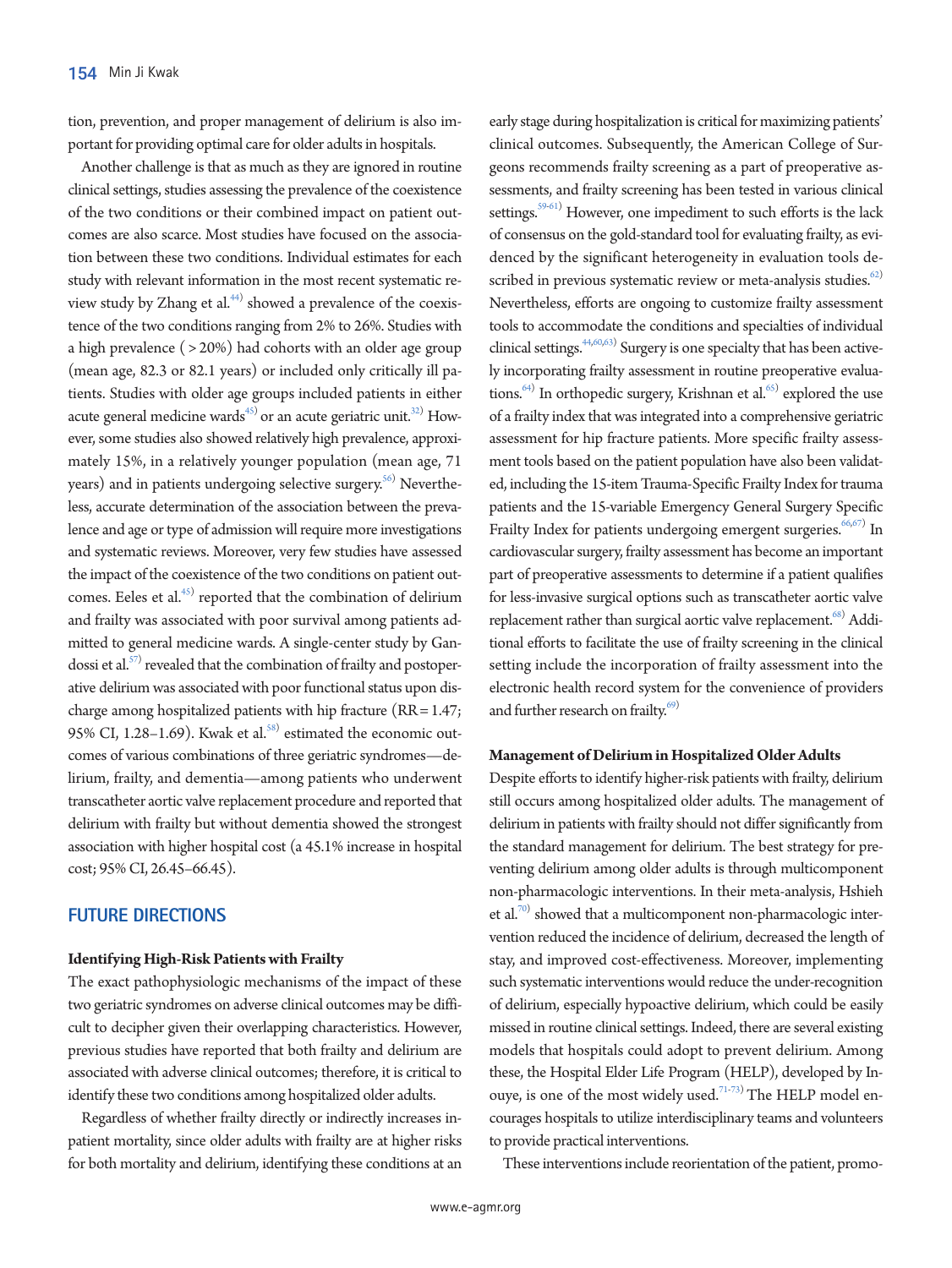tion of physical mobilization, therapeutic activities, enhancing nutrition, sleep hygiene, and hearing or visual adaptations. The ABC-DEF bundle is another care model that can be used in an intensive care setting. It is a bundled approach to address multiple components of patient care as follows: "A" element: Assess, Prevent, and Manage Pain; "B" element: Both Spontaneous Awakening Trials and Spontaneous Breathing Trials; "C" element: Choice of Analgesia and Sedation; "D" element: Delirium–Assess, Prevent and Manage; "E" element: Early Mobility and Exercise; and "F" element: Family Engagement and Empowerment.<sup>74)</sup> Such bundled multicomponent approaches that allow healthcare providers to evaluate the components of frailty domains should be beneficial for patients with frailty.

However, the real challenge is that the implementation of such multicomponent interventions requires important resources, which could make the effort non-achievable and non-practical. Alternatively, since the implementation would require an important shift in institutional culture, it may also face barriers from the hos-pital staff.<sup>[75](#page-9-10))</sup> One of the solutions could be the most recent movement in delirium prevention, the Age-Friendly Health System by the Institute for Healthcare Improvement, and the John A. Hartford Foundation, in partnership with the American Hospital Association and the Catholic Health Association of the United States. The Age-Friendly Health System initiative suggests that the healthcare system focus on a set of four evidence-based elements for high-quality care, known as the "4Ms": (1) What Matters-align care strategy with the patient's values or goals; (2) Medication– avoid inappropriate medications; (3) Mentation–recognize delirium, depression, and/or dementia; and (4) Mobility–promote mobility.<sup>[76](#page-9-11))</sup> Under these four core values for a better quality of care, each healthcare institution can create specific strategies based on its available resources. For example, an institution can choose its own method of assessing mentation (delirium) or mobility (frailty) based on its existing routine practice or documentation tools. In this way, they can incorporate multicomponent interventions to prevent delirium.

As much as multicomponent non-pharmacologic interventions are critical for preventing delirium, the same philosophy regarding multicomponent non-pharmacologic approaches should be applied to the management of delirium. Delirium commonly showed multiple etiologies; thus, the management of delirium should focus on addressing all possible causes of delirium. One strategy is the use of a convenient step-wise approach using the mnemonic  $\mathrm{DELIRIUM}$  as follows. $^{2)}$  First, the management of delirium should focus on evaluating and treating modifiable contributors to delirium, including Drug, Electrolyte disturbances, Lack of drugs, Infection, Reduced sensory input, Intracranial disorders, Urinary and

fecal disorders, and Myocardial and pulmonary disorders.<sup>2)</sup> Second, the management of delirium should address the prevention and management of any complications such as urinary incontinence, immobility and falls, pressure ulcers, sleep disturbance, and feeding disorders. Then, we should ensure that the patient is comfortable and safe based on the application of behavioral interventions such as de-escalation techniques for agitated patients, family engagement, or pharmacologic interventions, including low-dose antipsychotics, when absolutely necessary. The final step of delirium management is to restore function by optimizing the hospital environment (minimizing clutter and noise and providing adequate lighting and or familiar objects at the bedside), cognitive reconditioning by reorientation, physical therapy, occupational therapy, family support, family participation, and, finally, appropriate discharge planning.<sup>2)</sup> These approaches allow the early identification of older adults with frailty to identify high-risk patients, prevent delirium, provide proper management of delirium, and prevent further deterioration of physical dysfunction or disability, while simultaneously addressing the components of frailty [\(Fig. 2\)](#page-5-0).

Although non-pharmacological interventions should be the first-line treatment, there may be cases in which the patient requires pharmacological intervention. Low-dose antipsychotics can be considered in patients who become severely agitated and non-verbal or for whom verbal de-escalating techniques are not effective. However, there has been a debate regarding the use of antipsychotics for hyperactive delirium. Recent systematic reviews have reported different findings. Riviere et al.<sup>77)</sup> found evidence that quetiapine and olanzapine could be alternatives to haloperidol; however, because of the high levels of heterogeneity among studies, they could not perform a meta-analysis. In contrast, anoth-

<span id="page-5-0"></span>

**Fig. 2.** Integration of a multicomponent patient-centered approach for the prevention and management of delirium with frailty.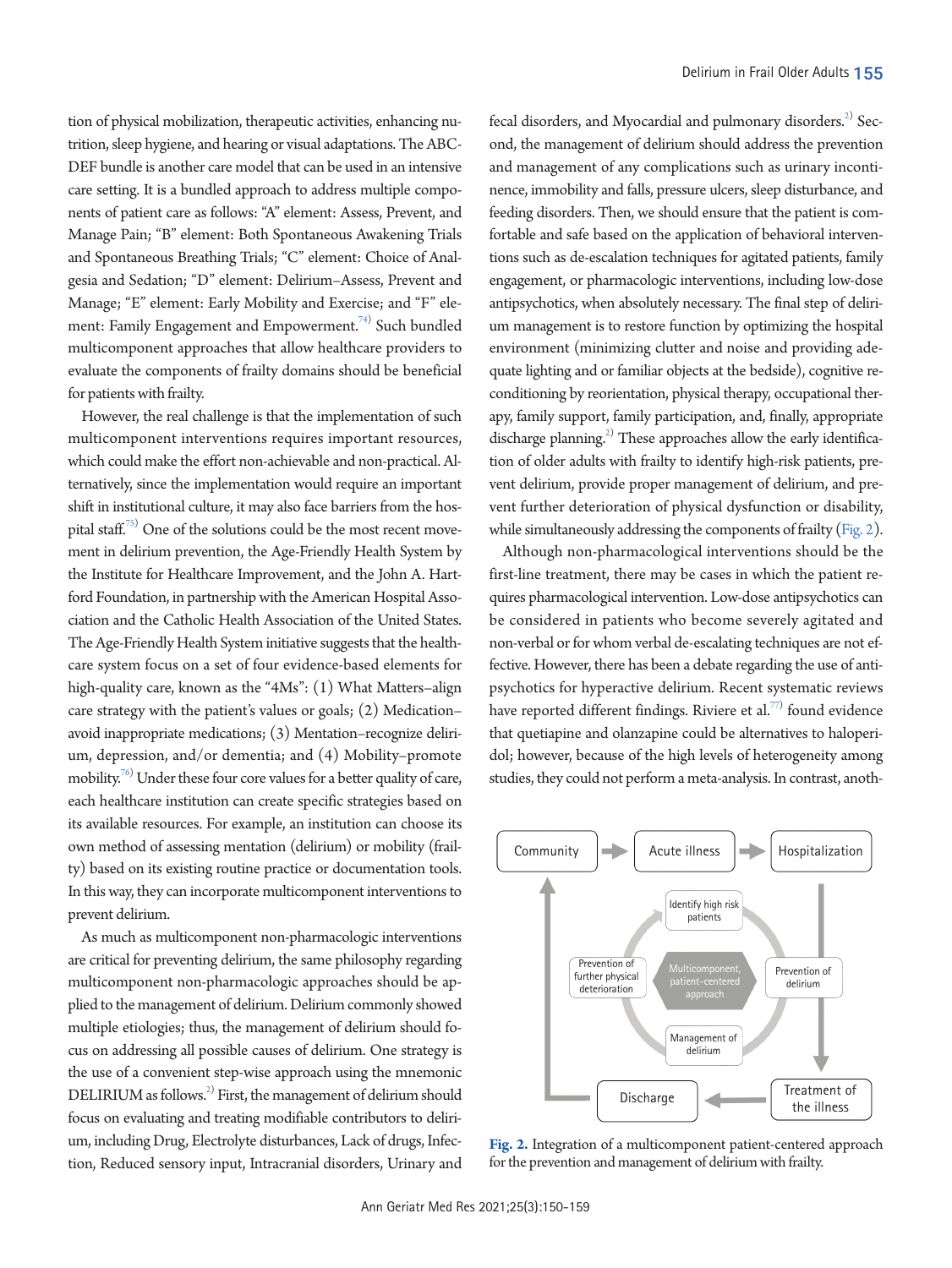er systematic review by Nikooei et al.<sup>[78](#page-9-13))</sup> concluded that there was insufficient evidence to support the routine use of haloperidol or second-generation atypical antipsychotics for the management of delirium. Furthermore, although there is no superior medication that has shown better efficacy, most antipsychotics can cause adverse effects such as prolonged QT interval or extrapyramidal symptoms. Therefore, the choice of antipsychotics is often based on their potential side effects and the patient's specific conditions.<sup>2)</sup> Nevertheless, specific medication may be indicated in particular cases. For example, benzodiazepine could be first considered for patients with delirium caused by alcohol withdrawal; patients with contraindications to the use of antipsychotics, including neuroleptic malignant syndrome or Parkinson's disease; or patients with dementia with Lewy bodies or seizure disorder.<sup>79)</sup>

## **Geriatric Co-management Model for the Optimal Management of Delirium and Frailty**

As described above, the pathophysiology and management of delirium and frailty require multiple and simultaneous interventions from several different aspects. While these requirements appear holistic and ideal, they are not feasible in busy and highly specialized surgical wards. Therefore, there has been increasing awareness of geriatric co-management and management by both the primary team and geriatricians for high-risk older adults in hospitals. Most studies assessing the effects of geriatric co-management focused on the orthopedic geriatric population. Several studies reported that multidisciplinary geriatric consultation for patients with hip fracture surgery resulted in a reduced incidence of delirium and improved overall quality of care. $^{\text{80-82)}}$  $^{\text{80-82)}}$  $^{\text{80-82)}}$  $^{\text{80-82)}}$  Therefore, the idea of geriatric co-management has expanded in surgical oncology. Shahrokni et al.<sup>83)</sup> conducted a cohort study to assess the impact of geriatric co-management in older adults undergoing surgery for cancer, in which geriatricians provided delirium risk-reduction interventions. However, the main outcome in that study was 90-day postoperative mortality. While the intervention group (geriatric co-management) showed lower 90-day mortality, the authors did not report the impact on delirium incidence. Nevertheless, the geriatric co-management model could be a solution for optimal delirium prevention and management among older adults with physical frailty. Thus, additional studies are warranted.

# **CONCLUSION**

Delirium and frailty are highly prevalent geriatric syndromes among older adults and are associated with adverse clinical outcomes. While the exact pathophysiology of these two conditions remains unclear, the etiology is multifactorial. Although they are

distinct conditions, delirium and frailty share similarities and are significantly associated. Hospitalized older adults with frailty are more likely to develop delirium. Thus, the identification of highrisk patients with frailty is critical for the proper management of delirium. Given the multifactorial etiology of delirium and frailty, the prevention and management of delirium must incorporate a multicomponent patient-centered approach to improve the quality of care among hospitalized older adults.

# **ACKNOWLEDGMENTS**

### **CONFLICT OF INTEREST**

The researcher claims no conflicts of interest.

#### **FUNDING**

<span id="page-6-1"></span>None.

## **REFERENCES**

- <span id="page-6-2"></span><span id="page-6-0"></span>1. American Psychiatric Association. Diagnostic and statistical manual of mental disorders. 5th ed. Washington, DC: American Psychiatric Association; 2013.
- <span id="page-6-3"></span>2. Marcantonio ER. Delirium in hospitalized older adults. N Engl J Med 2017;377:1456-66.
- 3. Siriwardhana DD, Hardoon S, Rait G, Weerasinghe MC, [Walters](https://doi.org/10.1136/bmjopen-2017-018195)  [KR. Prevalence of frailty and prefrailty among communi](https://doi.org/10.1136/bmjopen-2017-018195)[ty-dwelling older adults in low-income and middle-income](https://doi.org/10.1136/bmjopen-2017-018195)  [countries: a systematic review and meta-analysis. BMJ](https://doi.org/10.1136/bmjopen-2017-018195) Open 2018;8:e018195.
- 4. [O'Caoimh R, Sezgin D, O'Donovan MR, Molloy DW, Clegg A,](https://doi.org/10.1093/ageing/afaa219)  [Rockwood K, et al. Prevalence of frailty in 62 countries across](https://doi.org/10.1093/ageing/afaa219)  [the world: a systematic review and meta-analysis of popula](https://doi.org/10.1093/ageing/afaa219)[tion-level studies. Age Ageing 2021;50:96-104.](https://doi.org/10.1093/ageing/afaa219)
- <span id="page-6-6"></span>5. Clegg A, [Young J, Iliffe S, Rikkert MO, Rockwood K. Frailty in](https://doi.org/10.1016/s0140-6736(12)62167-9)  [elderly people. Lancet 2013;381:752-62.](https://doi.org/10.1016/s0140-6736(12)62167-9)
- <span id="page-6-4"></span>[6. Gibb K, Seeley A, Quinn T, Siddiqi N, Shenkin S, Rockwood K,](https://doi.org/10.1093/ageing/afaa040)  [et al. The consistent burden in published estimates of delirium](https://doi.org/10.1093/ageing/afaa040)  [occurrence in medical inpatients over four decades: a systematic](https://doi.org/10.1093/ageing/afaa040)  [review and meta-analysis study. Age Agein](https://doi.org/10.1093/ageing/afaa040)g 2020;49:352-60.
- <span id="page-6-5"></span>7[. Krewulak KD, Stelfox HT, Leigh JP, Ely EW, Fiest KM. Inci](https://doi.org/10.1097/ccm.0000000000003402)[dence and prevalence of delirium subtypes in an adult ICU: a](https://doi.org/10.1097/ccm.0000000000003402)  [systematic review and meta-analysis. Crit Care Med 2018;](https://doi.org/10.1097/ccm.0000000000003402) [46:2029-35.](https://doi.org/10.1097/ccm.0000000000003402)
- 8. [Witlox J, Eurelings LS, de Jonghe JF, Kalisvaart KJ, Eikelenboom](https://doi.org/10.1001/jama.2010.1013)  [P, van Gool WA. Delirium in elderly patients and the risk of post](https://doi.org/10.1001/jama.2010.1013)[discharge mortality, institutionalization, and dementia: a me](https://doi.org/10.1001/jama.2010.1013)[ta-analysis. JAMA 2010;304:443-51.](https://doi.org/10.1001/jama.2010.1013)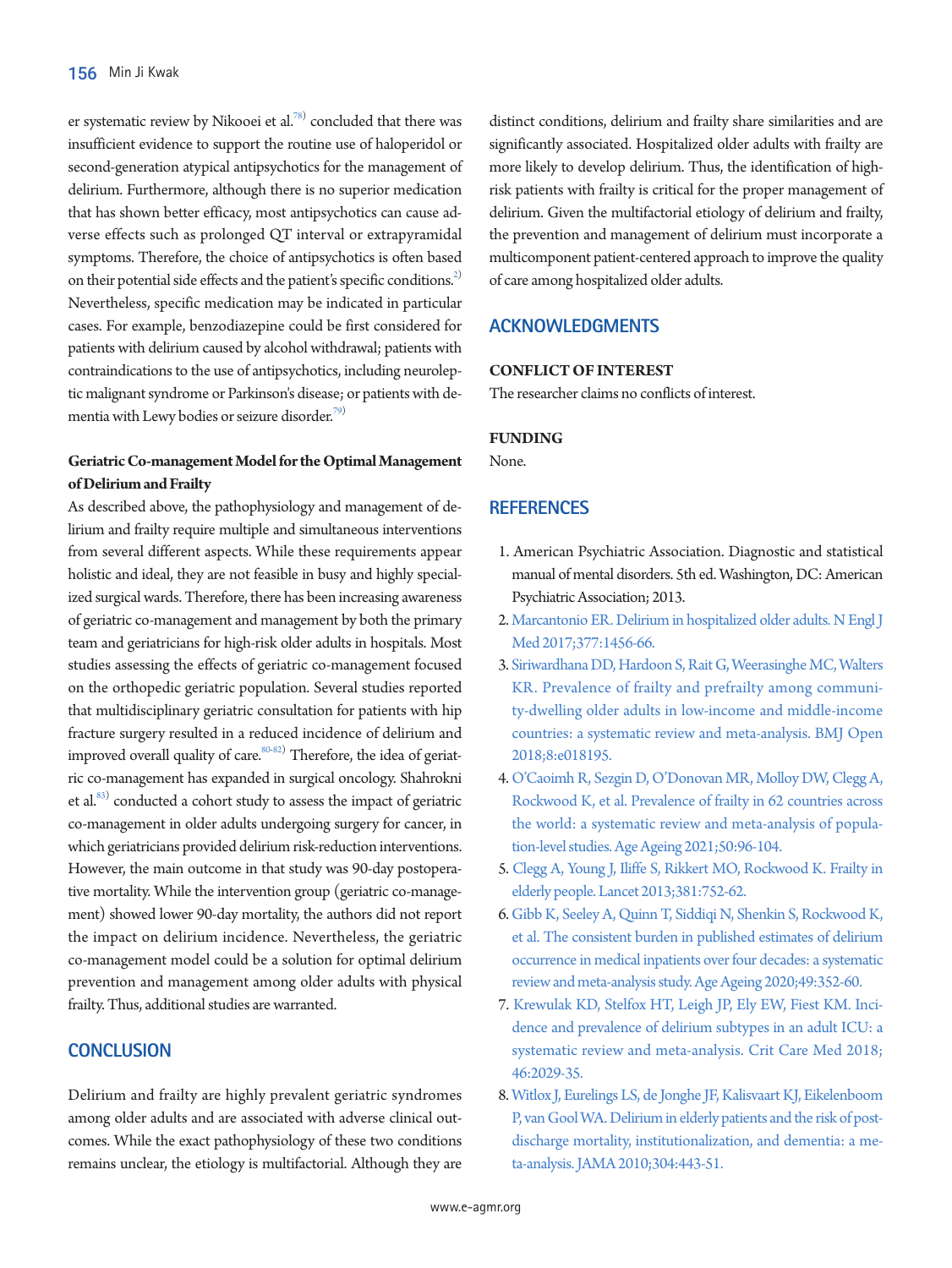- 9. [Tieges Z, Quinn T, MacKenzie L, Davis D, Muniz-Terrera G,](https://doi.org/10.1186/s12877-021-02095-z)  [MacLullich AM, et al. Association between components of the](https://doi.org/10.1186/s12877-021-02095-z)  [delirium syndrome and outcomes in hospitalised adults: a sys](https://doi.org/10.1186/s12877-021-02095-z)[tematic review and meta-analysis. BMC Geriatr](https://doi.org/10.1186/s12877-021-02095-z) 2021;21:162.
- 10. [Bellelli G, Nobili A, Annoni G, Morandi A, Djade CD, Meagher](https://doi.org/10.1016/j.ejim.2015.08.006)  [DJ, et al. Under-detection of delirium and impact of neurocogni](https://doi.org/10.1016/j.ejim.2015.08.006)[tive deficits on in-hospital mortality among acute geriatric and](https://doi.org/10.1016/j.ejim.2015.08.006)  [medical wards. Eur J Intern Med 2015;26:696-704.](https://doi.org/10.1016/j.ejim.2015.08.006)
- 11. [Diwell RA, Davis DH, Vickerstaff V, Sampson EL. Key compo](https://doi.org/10.1186/s12877-018-0719-1)[nents of the delirium syndrome and mortality: greater impact of](https://doi.org/10.1186/s12877-018-0719-1)  [acute change and disorganized thinking in a prospective cohort](https://doi.org/10.1186/s12877-018-0719-1)  [study. BMC Geriatr 2018;18:24.](https://doi.org/10.1186/s12877-018-0719-1)
- 12. [Garcez FB, Jacob-Filho W, Avelino-Silva TJ. Association between](https://doi.org/10.1016/j.jamda.2019.11.020)  [level of arousal and 30-day survival in acutely ill older adults. J](https://doi.org/10.1016/j.jamda.2019.11.020)  [Am Med Dir Assoc 2020;21:493-9.](https://doi.org/10.1016/j.jamda.2019.11.020)
- <span id="page-7-1"></span>13. [Inouye SK, Westendorp RG, Saczynski JS. Delirium in elderly](https://doi.org/10.1016/s0140-6736(13)60688-1)  [people. Lancet 2014;383:911-22.](https://doi.org/10.1016/s0140-6736(13)60688-1)
- 14. [Kwak MJ, Avritscher E, Holmes HM, Jantea R, Flores R, Rianon](https://doi.org/10.1016/j.cardfail.2020.12.007)  [N, et al. Delirium among hospitalized older adults with acute](https://doi.org/10.1016/j.cardfail.2020.12.007)  [heart failure exacerbation. J Card Fail 2021;27:453-9.](https://doi.org/10.1016/j.cardfail.2020.12.007)
- 15. [Marengoni A, Zucchelli A, Grande G, Fratiglioni L, Rizzuto D.](https://doi.org/10.1093/ageing/afaa189)  [The impact of delirium on outcomes for older adults hospital](https://doi.org/10.1093/ageing/afaa189)[ised with COVID-19. Age Ageing 2020;49:923-6.](https://doi.org/10.1093/ageing/afaa189)
- <span id="page-7-0"></span>16. Rebo[ra P, Rozzini R, Bianchetti A, Blangiardo P, Marchegiani A,](https://doi.org/10.1111/jgs.16969)  [Piazzoli A, et al. Delirium in patients with SARS-CoV-2 infec](https://doi.org/10.1111/jgs.16969)[tion: a multicenter study. J Am Geriatr Soc 2021;69:293-9.](https://doi.org/10.1111/jgs.16969)
- <span id="page-7-2"></span>1[7. Davis DH, Muniz Terrera G, Keage H, Rahkonen T, Oinas M,](https://doi.org/10.1093/brain/aws190)  [Matthews FE, et al. Delirium is a strong risk factor for dementia](https://doi.org/10.1093/brain/aws190)  [in the oldest-old: a population-based cohort study. Brain 2012;](https://doi.org/10.1093/brain/aws190) [135\(Pt 9\):2809-16](https://doi.org/10.1093/brain/aws190).
- 1[8. Guerini F, Frisoni GB, Morghen S, Speciale S, Bellelli G, Trabuc](https://doi.org/10.1016/j.jamda.2009.10.005)[chi M. Clinical instability as a predictor of negative outcomes](https://doi.org/10.1016/j.jamda.2009.10.005)  [among elderly patients admitted to a rehabilitation ward. J Am](https://doi.org/10.1016/j.jamda.2009.10.005)  [Med Dir Assoc 2010;11:443-8.](https://doi.org/10.1016/j.jamda.2009.10.005)
- <span id="page-7-3"></span>19. Leslie DL, Ma[rcantonio ER, Zhang Y, Leo-Summers L, Inouye](https://doi.org/10.1001/archinternmed.2007.4)  [SK. One-year health care costs associated with delirium in the el](https://doi.org/10.1001/archinternmed.2007.4)[derly population. Arch Intern Med 2008;168:27-32.](https://doi.org/10.1001/archinternmed.2007.4)
- <span id="page-7-6"></span>20. Maldonado JR. Delirium pathophysiology: an updated hypothesis of the etiology of acute b[rain failure. Int J Geriatr Psychiatry](https://doi.org/10.1002/gps.4823)  [2018;33:1428-57.](https://doi.org/10.1002/gps.4823)
- <span id="page-7-4"></span>21. Wilson JE, Mart M[F, Cunningham C, Shehabi Y, Girard TD,](https://doi.org/10.1038/s41572-020-00223-4)  [MacLullich AM, et al. Delirium. Nat Rev Dis Primers 2020;6:90.](https://doi.org/10.1038/s41572-020-00223-4)
- <span id="page-7-5"></span>22. Shafi MM, Santarnecchi E, Fong [TG, Jones RN, Marcantonio](https://doi.org/10.1111/jgs.14748)  [ER, Pascual-Leone A, et al. Advancing the neurophysiological](https://doi.org/10.1111/jgs.14748)  [understanding of delirium. J Am Geriatr Soc 2017;65:1114-8.](https://doi.org/10.1111/jgs.14748)
- 23. [Bellelli G, Moresco R, Panina-Bordignon P, Arosio B, Gelfi C,](https://doi.org/10.3389/fmed.2017.00188)  [Morandi A, et al. Is delirium the cognitive harbinger of frailty in](https://doi.org/10.3389/fmed.2017.00188)

[older adults?: a review about the existing evidence. Front Med](https://doi.org/10.3389/fmed.2017.00188)  [\(Lausanne\) 2017;4:188.](https://doi.org/10.3389/fmed.2017.00188) 

- 24. [Cesari M, Marzetti E, Thiem U, Perez-Zepeda MU, Abellan Van](https://doi.org/10.1016/j.ejim.2016.03.005)  [Kan G, Landi F, et al. The geriatric management of frailty as par](https://doi.org/10.1016/j.ejim.2016.03.005)[adigm of "the end of the disease era". Eur J Intern Med 2016;31:](https://doi.org/10.1016/j.ejim.2016.03.005) [11-4.](https://doi.org/10.1016/j.ejim.2016.03.005)
- 25. [Morley JE, Vellas B, van Kan GA, Anker SD, Bauer JM, Bernabei](https://doi.org/10.1016/j.jamda.2013.03.022)  [R, et al. Frailty consensus: a call to action. J Am Med Dir Assoc](https://doi.org/10.1016/j.jamda.2013.03.022)  [2013;14:392-7.](https://doi.org/10.1016/j.jamda.2013.03.022)
- 26. [Fried LP, Tangen CM, Walston J, Newman AB, Hirsch C,](https://doi.org/10.1093/gerona/56.3.m146)  [Gottdiener J, et al. Frailty in older adults: evidence for a pheno](https://doi.org/10.1093/gerona/56.3.m146)[type. J Gerontol A Biol Sci Med Sci 2001;56:M146-56.](https://doi.org/10.1093/gerona/56.3.m146)
- <span id="page-7-7"></span>27. Jone[s D, Song X, Mitnitski A, Rockwood K. Evaluation of a frail](https://doi.org/10.1007/bf03327413)[ty index based on a comprehensive geriatric assessment in a](https://doi.org/10.1007/bf03327413)  [population based study of elderly Canadians. Aging Clin Exp](https://doi.org/10.1007/bf03327413)  [Res 2005;17:465-7](https://doi.org/10.1007/bf03327413)1.
- <span id="page-7-10"></span>28[. Jones DM, Song X, Rockwood K. Operationalizing a frailty in](https://doi.org/10.1111/j.1532-5415.2004.52521.x)[dex from a standardized comprehensive geriatric assessment. J](https://doi.org/10.1111/j.1532-5415.2004.52521.x)  [Am Geriatr Soc 2004;52:1929-33.](https://doi.org/10.1111/j.1532-5415.2004.52521.x)
- <span id="page-7-8"></span>29[. Evans SJ, Sayers M, Mitnitski A, Rockwood K. The risk of ad](https://doi.org/10.1093/ageing/aft156)[verse outcomes in hospitalized older patients in relation to a](https://doi.org/10.1093/ageing/aft156)  [frailty index based on a comprehensive geriatric assessment. Age](https://doi.org/10.1093/ageing/aft156)  [Ageing 2014;43:127-32](https://doi.org/10.1093/ageing/aft156).
- <span id="page-7-9"></span>30[. Rockwood K, Mitnitski A. Frailty in relation to the accumulation](https://doi.org/10.1093/gerona/62.7.722)  [of deficits. J Gerontol A Biol Sci Med Sci 2007;62:722-7](https://doi.org/10.1093/gerona/62.7.722).
- 31. [Clegg A, Young J. The frailty syndrome. Clin Med \(Lond\) 2011;](https://doi.org/10.7861/clinmedicine.11-1-72) [11:72-5.](https://doi.org/10.7861/clinmedicine.11-1-72)
- 32. [Bellelli PG, Biotto M, Morandi A, Meagher D, Cesari M, Mazzo](https://doi.org/10.1016/j.ejim.2019.09.008)[la P, et al. The relationship among frailty, delirium and attention](https://doi.org/10.1016/j.ejim.2019.09.008)[al tests to detect delirium: a cohort study. Eur J Intern Med 2019;](https://doi.org/10.1016/j.ejim.2019.09.008) [70:33-8.](https://doi.org/10.1016/j.ejim.2019.09.008)
- <span id="page-7-11"></span>33[. Quinlan N, Marcantonio ER, Inouye SK, Gill TM, Kamholz B,](https://doi.org/10.1111/j.1532-5415.2011.03674.x)  [Rudolph JL. Vulnerability: the crossroads of frailty and delirium.](https://doi.org/10.1111/j.1532-5415.2011.03674.x)  [J Am Geriatr Soc 2011;59\(Suppl 2\):S262-8](https://doi.org/10.1111/j.1532-5415.2011.03674.x).
- <span id="page-7-12"></span>3[4. Giunta S. Exploring the complex relations between inflammation](https://doi.org/10.1007/s00011-008-7243-2)  [and aging \(inflamm-aging\): anti-inflamm-aging remodelling of](https://doi.org/10.1007/s00011-008-7243-2)  [inflamm- aging, from robustness to frailty. Inflamm Res 2008;](https://doi.org/10.1007/s00011-008-7243-2) [57:558-63](https://doi.org/10.1007/s00011-008-7243-2).
- <span id="page-7-13"></span>35[. Leng SX, Xue QL, Tian J, Walston JD, Fried LP. Inflammation](https://doi.org/10.1111/j.1532-5415.2007.01186.x)  [and frailty in older women. J Am Geriatr Soc 2007;55:864-71](https://doi.org/10.1111/j.1532-5415.2007.01186.x).
- <span id="page-7-15"></span>3[6. Kuo HK, Lipsitz LA. Cerebral white matter changes and geriatric](https://doi.org/10.1093/gerona/59.8.m818)  [syndromes: is there a link? J Gerontol A Biol Sci Med Sci 2004;](https://doi.org/10.1093/gerona/59.8.m818) [59:818-26](https://doi.org/10.1093/gerona/59.8.m818).
- <span id="page-7-16"></span>37[. Klein BE, Klein R, Knudtson MD, Lee KE. Frailty, morbidity](https://doi.org/10.1016/j.archger.2005.01.002)  [and survival. Arch Gerontol Geriatr 2005;41:141-9.](https://doi.org/10.1016/j.archger.2005.01.002)
- <span id="page-7-14"></span>38. [Newman AB, Gottdiener JS, Mcburnie MA, Hirsch CH, Kop](https://doi.org/10.1093/gerona/56.3.m158)  [WJ, Tracy R, et al. Associations of subclinical cardiovascular dis-](https://doi.org/10.1093/gerona/56.3.m158)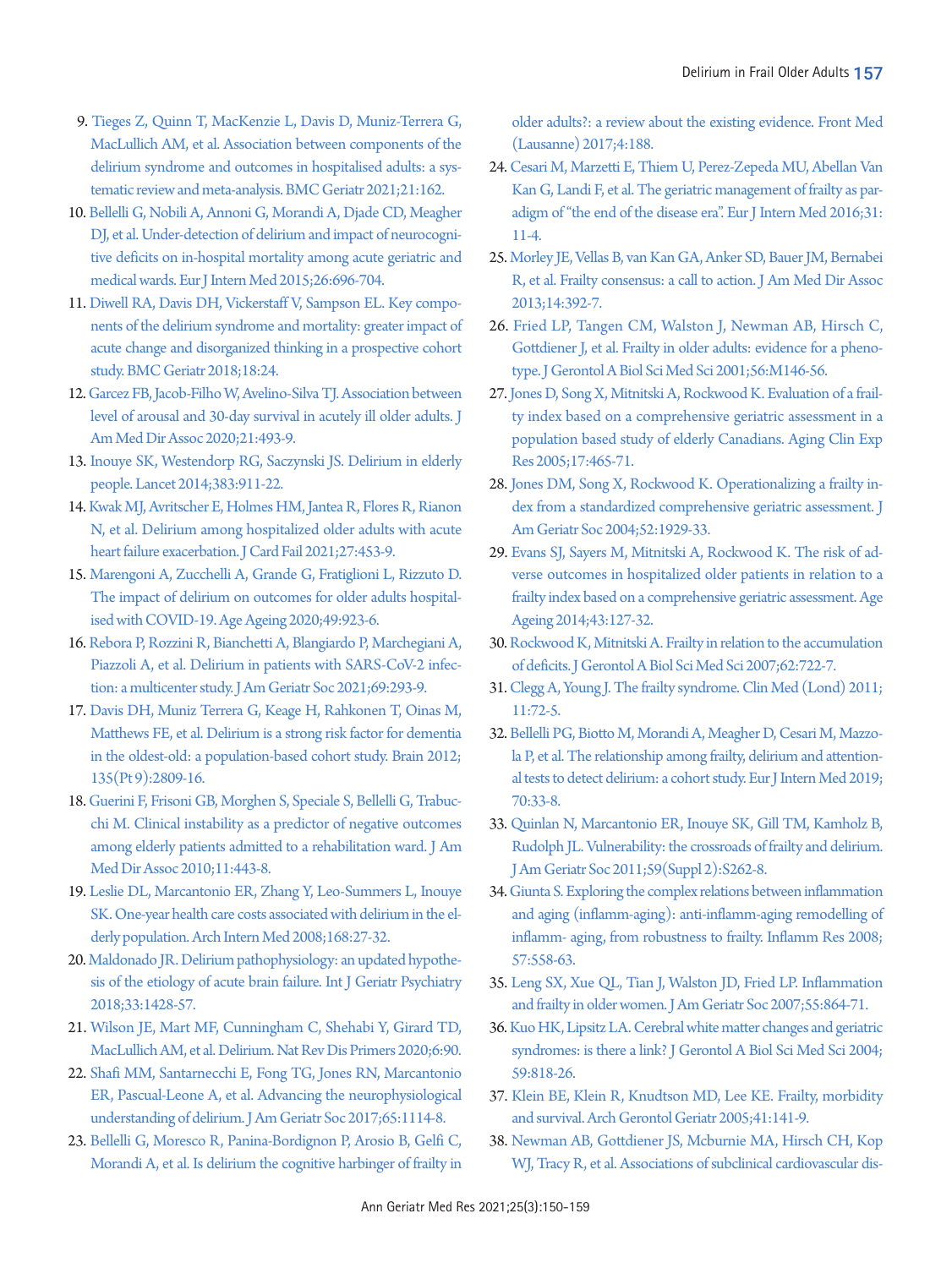[ease with frailty. J Gerontol A Biol Sci Med Sci 2001;56:M158-](https://doi.org/10.1093/gerona/56.3.m158) [66](https://doi.org/10.1093/gerona/56.3.m158).

- <span id="page-8-2"></span>3[9. Rudolph JL, Marcantonio ER. Review articles: postoperative de](https://doi.org/10.1213/ane.0b013e3182147f6d)[lirium: acute change with long-term implications. Anesth Analg](https://doi.org/10.1213/ane.0b013e3182147f6d)  [2011;112:1202-11](https://doi.org/10.1213/ane.0b013e3182147f6d).
- <span id="page-8-1"></span>40. Lesourd B. Nutrition: a major factor influencing immunity in the elderly. J Nutr Health Aging 2004;8:28-37.
- <span id="page-8-3"></span>41.Inouye SK. Delirium in older persons. N Engl J Med 2006; 354:1157-65.
- <span id="page-8-12"></span>42. Persico I, Cesari M, Morandi A, Haas J, Mazzola [P, Zambon A, et](https://doi.org/10.1111/jgs.15503)  [al. Frailty and delirium in older adults: a systematic review and](https://doi.org/10.1111/jgs.15503)  [meta-analysis of the literature. J Am Geriatr Soc 2018;66:2022-](https://doi.org/10.1111/jgs.15503) [30.](https://doi.org/10.1111/jgs.15503)
- <span id="page-8-0"></span>4[3. Fu D, Tan X, Zhang M, Chen L, Yang J. Association between](https://doi.org/10.1007/s40520-021-01828-9)  [frailty and postoperative delirium: a meta-analysis of cohort](https://doi.org/10.1007/s40520-021-01828-9)  [study. Aging Clin Exp Res 2021 Apr 8 \[Epub\]. https://doi.](https://doi.org/10.1007/s40520-021-01828-9) [org/10.1007/s40520-021-01828-9.](https://doi.org/10.1007/s40520-021-01828-9)
- 44. [Zhang XM, Jiao J, Xie XH, Wu XJ. The association between frail](https://doi.org/10.1016/j.jamda.2021.01.065)[ty and delirium among hospitalized patients: an updated me](https://doi.org/10.1016/j.jamda.2021.01.065)[ta-analysis. J Am Med Dir Assoc 2021;22:527-34.](https://doi.org/10.1016/j.jamda.2021.01.065)
- 45. [Eeles EM, White SV, O'Mahony SM, Bayer AJ, Hubbard RE.](https://doi.org/10.1093/ageing/afs021)  [The impact of frailty and delirium on mortality in older inpa](https://doi.org/10.1093/ageing/afs021)[tients. Age Ageing 2012;41:412-6.](https://doi.org/10.1093/ageing/afs021)
- <span id="page-8-4"></span>46. Mazzola P, [Tassistro E, Di Santo S, Rossi E, Andreano A, Valsec](https://doi.org/10.1093/ageing/afab042)[chi MG, et al. The relationship between frailty and delirium: in](https://doi.org/10.1093/ageing/afab042)[sights from the 2017 Delirium Day study. Age Ageing 2021 Mar](https://doi.org/10.1093/ageing/afab042)  [31 \[Epub\]. https://doi.org/10.1093/ageing/](https://doi.org/10.1093/ageing/afab042)afab042.
- <span id="page-8-5"></span>47. [Dani M, Owen LH, Jackson TA, Rockwood K, Sampson EL,](https://doi.org/10.1101/207621)  [Davis D. Delirium, frailty, and mortality: interactions in a pro](https://doi.org/10.1101/207621)[spective study of hospitalized older people. J Gerontol A Biol Sci](https://doi.org/10.1101/207621)  [Med Sci 2018;73:415-8.](https://doi.org/10.1101/207621)
- <span id="page-8-6"></span>48. [Ogawa M, Izawa KP, Satomi-Kobayashi S, Tsuboi Y, Komaki K,](https://doi.org/10.1371/journal.pone.0190359)  [Gotake Y, et al. Impact of delirium on postoperative frailty and](https://doi.org/10.1371/journal.pone.0190359)  [long term cardiovascular events after cardiac surgery. PLoS One](https://doi.org/10.1371/journal.pone.0190359)  [2017;12:e0190359.](https://doi.org/10.1371/journal.pone.0190359)
- 49. [Albrecht JS, Marcantonio ER, Roffey DM, Orwig D, Magaziner J,](https://doi.org/10.1111/jgs.13334)  [Terrin M, et al. Stability of postoperative delirium psychomotor](https://doi.org/10.1111/jgs.13334)  [subtypes in individuals with hip fracture. J Am Geriatr Soc](https://doi.org/10.1111/jgs.13334)  [2015;63:970-6.](https://doi.org/10.1111/jgs.13334)
- 50. [Boettger S, Breitbart W. Phenomenology of the subtypes of de](https://doi.org/10.1017/s1478951510000672)[lirium: phenomenological differences between hyperactive and](https://doi.org/10.1017/s1478951510000672)  [hypoactive delirium. Palliat Support Care 2011;9:129-35.](https://doi.org/10.1017/s1478951510000672)
- <span id="page-8-7"></span>5[1. Meagher DJ, Leonard M, Donnelly S, Conroy M, Adamis D,](https://doi.org/10.1016/j.jpsychores.2011.11.013)  [Trzepacz PT. A longitudinal study of motor subtypes in deliri](https://doi.org/10.1016/j.jpsychores.2011.11.013)[um: frequency and stability during episodes. J Psychosom Res](https://doi.org/10.1016/j.jpsychores.2011.11.013)  [2012;72:236-41.](https://doi.org/10.1016/j.jpsychores.2011.11.013)
- <span id="page-8-8"></span>5[2. Meagher DJ, Leonard M, Donnelly S, Conroy M, Adamis D,](https://doi.org/10.1016/j.jpsychores.2011.06.001)

[Trzepacz PT. A longitudinal study of motor subtypes in deliri](https://doi.org/10.1016/j.jpsychores.2011.06.001)[um: relationship with other phenomenology, etiology, medica](https://doi.org/10.1016/j.jpsychores.2011.06.001)[tion exposure and prognosis. J Psychosom Res](https://doi.org/10.1016/j.jpsychores.2011.06.001) 2011;71:395- 403.

- <span id="page-8-9"></span>53[. Robinson TN, Raeburn CD, Tran ZV, Brenner LA, Moss M.](https://doi.org/10.1001/archsurg.2011.14)  [Motor subtypes of postoperative delirium in older adults. Arch](https://doi.org/10.1001/archsurg.2011.14)  [Surg 2011;146:295-300](https://doi.org/10.1001/archsurg.2011.14).
- <span id="page-8-10"></span>54[. Martin FC, Brighton P. Frailty: different tools for different pur](https://doi.org/10.1093/ageing/afn011)[poses? Age Ageing 2008;37:129-31.](https://doi.org/10.1093/ageing/afn011)
- <span id="page-8-11"></span>55[. Beckert AK, Huisingh-Scheetz M, Thompson K, Celauro AD,](https://doi.org/10.1016/j.athoracsur.2016.08.078)  Williams J, Pachwicewicz P, et al. Screening for frailty in thoracic [surgical patients. Ann Thorac Surg 2017;103:956-61](https://doi.org/10.1016/j.athoracsur.2016.08.078).
- <span id="page-8-13"></span>56[. Jung P, Pereira MA, Hiebert B, Song X, Rockwood K, Tangri N,](https://doi.org/10.1016/j.jtcvs.2014.10.118)  [et al. The impact of frailty on postoperative delirium in cardiac](https://doi.org/10.1016/j.jtcvs.2014.10.118)  [surgery patients. J Thorac Cardiovasc Surg 2015;149:869-75.](https://doi.org/10.1016/j.jtcvs.2014.10.118)
- <span id="page-8-14"></span>57[. Gandossi CM, Zambon A, Oliveri G, Codognola M, Szabo H,](https://doi.org/10.1002/gps.5561)  [Cazzulani I, et al. Frailty, post-operative delirium and functional](https://doi.org/10.1002/gps.5561)  [status at discharge in patients with hip fracture. Int J Geriatr](https://doi.org/10.1002/gps.5561)  [Psychiatry 2021 Apr 27 \[Epub\]. https://doi.org/](https://doi.org/10.1002/gps.5561)10.1002/gps. 5561.
- <span id="page-8-15"></span>58[. Kwak MJ, Rasu R, Morgan RO, Lee J, Rianon NJ, Holmes HM,](https://doi.org/10.36469/jheor.2020.17423)  [et al. The association of economic outcome and geriatric syn](https://doi.org/10.36469/jheor.2020.17423)[dromes among older adults with transcatheter aortic valve re](https://doi.org/10.36469/jheor.2020.17423)[placement \(TAVR\). J Health Econ Outcomes Res](https://doi.org/10.36469/jheor.2020.17423) 2020;7:175- 81.
- <span id="page-8-16"></span>59[. Chow WB, Rosenthal RA, Merkow RP, Ko CY, Esnaola NF;](https://doi.org/10.1016/j.jamcollsurg.2012.06.017)  [American College of Surgeons National Surgical Quality Im](https://doi.org/10.1016/j.jamcollsurg.2012.06.017)[provement Program, et al. Optimal preoperative assessment of](https://doi.org/10.1016/j.jamcollsurg.2012.06.017)  [the geriatric surgical patient: a best practices guideline](https://doi.org/10.1016/j.jamcollsurg.2012.06.017) from the American College of Surgeons National Surgical Quality Improvement Program and the American Geriatrics Society. J Am Coll Surg 2012;215:453-66.
- <span id="page-8-19"></span>60[. Afilalo J, Alexander KP, Mack MJ, Maurer MS, Green P, Allen](https://doi.org/10.1016/j.jacc.2013.09.070)  [LA, et al. Frailty assessment in the cardiovascular care of older](https://doi.org/10.1016/j.jacc.2013.09.070)  [adults. J Am Coll Cardiol 2014;63:747-62](https://doi.org/10.1016/j.jacc.2013.09.070).
- <span id="page-8-17"></span>61[. van Dam CS, Hoogendijk EO, Mooijaart SP, Smulders YM, de](https://doi.org/10.1097/mej.0000000000000811)  [Vet RC, Lucke JA, et al. A narrative review of frailty assessment](https://doi.org/10.1097/mej.0000000000000811)  [in older patients at the emergency department. Eur J Emerg Med](https://doi.org/10.1097/mej.0000000000000811)  [2021;28:266-76.](https://doi.org/10.1097/mej.0000000000000811)
- <span id="page-8-18"></span>62[. Walston J, Bandeen-Roche K, Buta B, Bergman H, Gill TM,](https://doi.org/10.1111/jgs.15928)  [Morley JE, et al. Moving frailty toward clinical practice: NIA In](https://doi.org/10.1111/jgs.15928)[tramural Frailty Science Symposium summary. J Am Geriatr Soc](https://doi.org/10.1111/jgs.15928)  [2019;67:1559-64](https://doi.org/10.1111/jgs.15928).
- <span id="page-8-20"></span>63[. Lee H, Lee E, Jang IY. Frailty and comprehensive geriatric assess](https://doi.org/10.3346/jkms.2020.35.e16)[ment. J Korean Med Sci 2020;35:e16.](https://doi.org/10.3346/jkms.2020.35.e16)
- <span id="page-8-21"></span>64[. Poh AWY, Teo SP. Utility of frailty screening tools in older surgi](https://doi.org/10.4235/agmr.20.0023)[cal patients. Ann Geriatr Med Res 2020;24:75-82](https://doi.org/10.4235/agmr.20.0023).